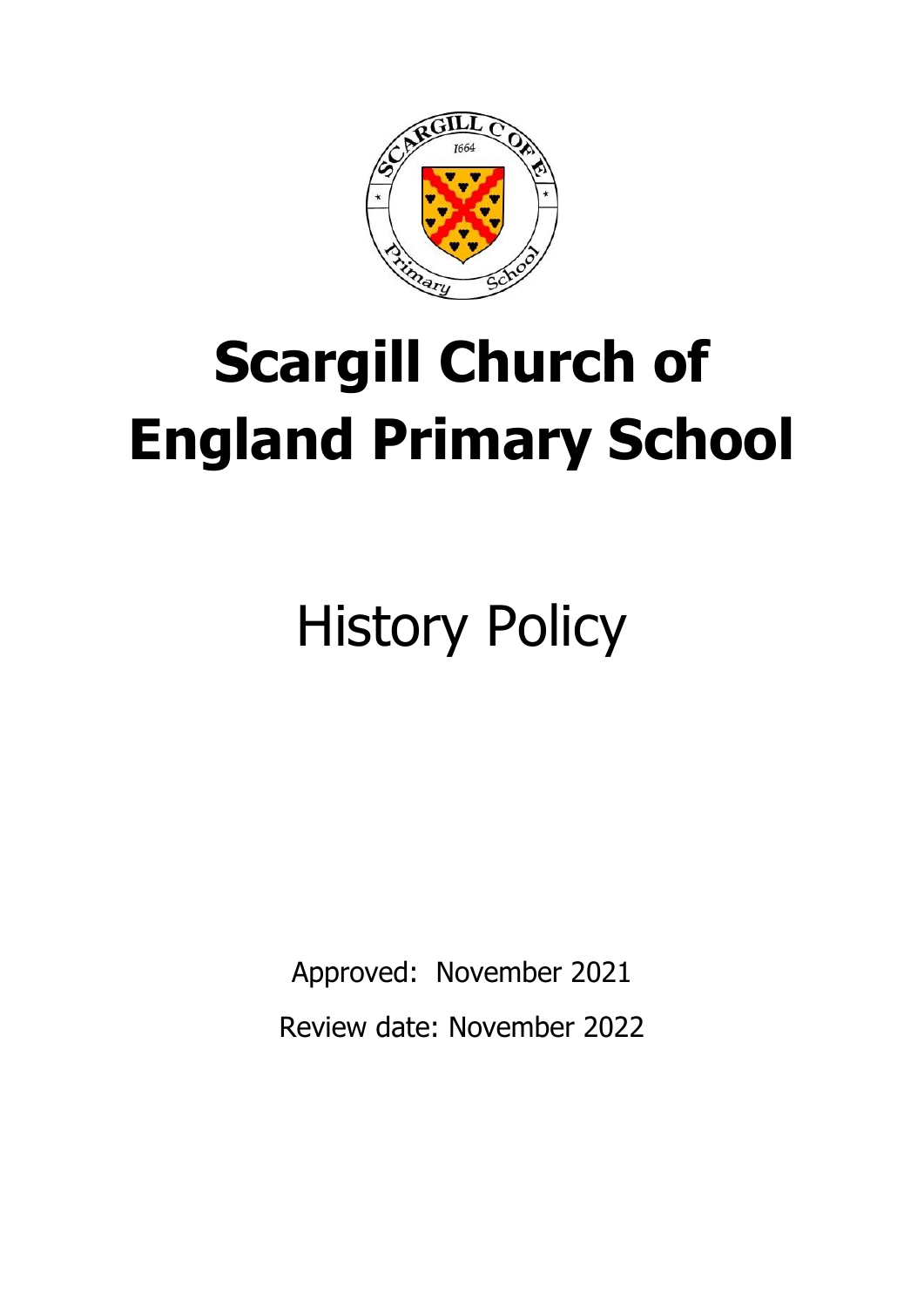#### **History Intent:**

Our vision here at Scargill is that a high-quality history education will help pupils gain a coherent knowledge and understanding of Britain's past and that of the wider world which should inspire pupils' curiosity to know more about the past. We hope to equip pupils with the skill to ask perceptive questions, think critically, weigh evidence, sift arguments, and develop perspective and judgement. We hope to instill in our pupils a passion for history. Here, history is brought to life, enabling children to explore like detectives and work like historians.

We believe that as far as possible, history lessons should be biased towards practical lessons, with artefacts, ICT and drama playing a key part. Trips, visitors and 'Wow Days' also greatly enhance our History curriculum.

#### **Aims:**

The national curriculum for history aims to ensure that all pupils by the end of each key stage, know, can apply and understand the matters, skills and processes specified in the relevant programmes of study.

## **Key Stage 1**

Pupils should be taught about:

- changes within living memory. Where appropriate, these should be used to reveal aspects of change in national life.
- events beyond living memory that are significant nationally or globally.
- the lives of significant individuals in the past who have contributed to national and international achievements.
- Some should be used to compare aspects of life in different periods significant historical events, people and places in their own locality.

## **Key Stage 2**

Pupils should be taught about:

- Changes in Britain from the Stone Age to the Iron Age.
- The Roman Empire and its impact on Britain
- Britain's settlement by Anglo-Saxons and Scots
- The Viking and Anglo-Saxon struggle for the Kingdom of England to the time of Edward the Confessor
- A study of an aspect or theme in British history that extends pupils' chronological knowledge beyond 1066.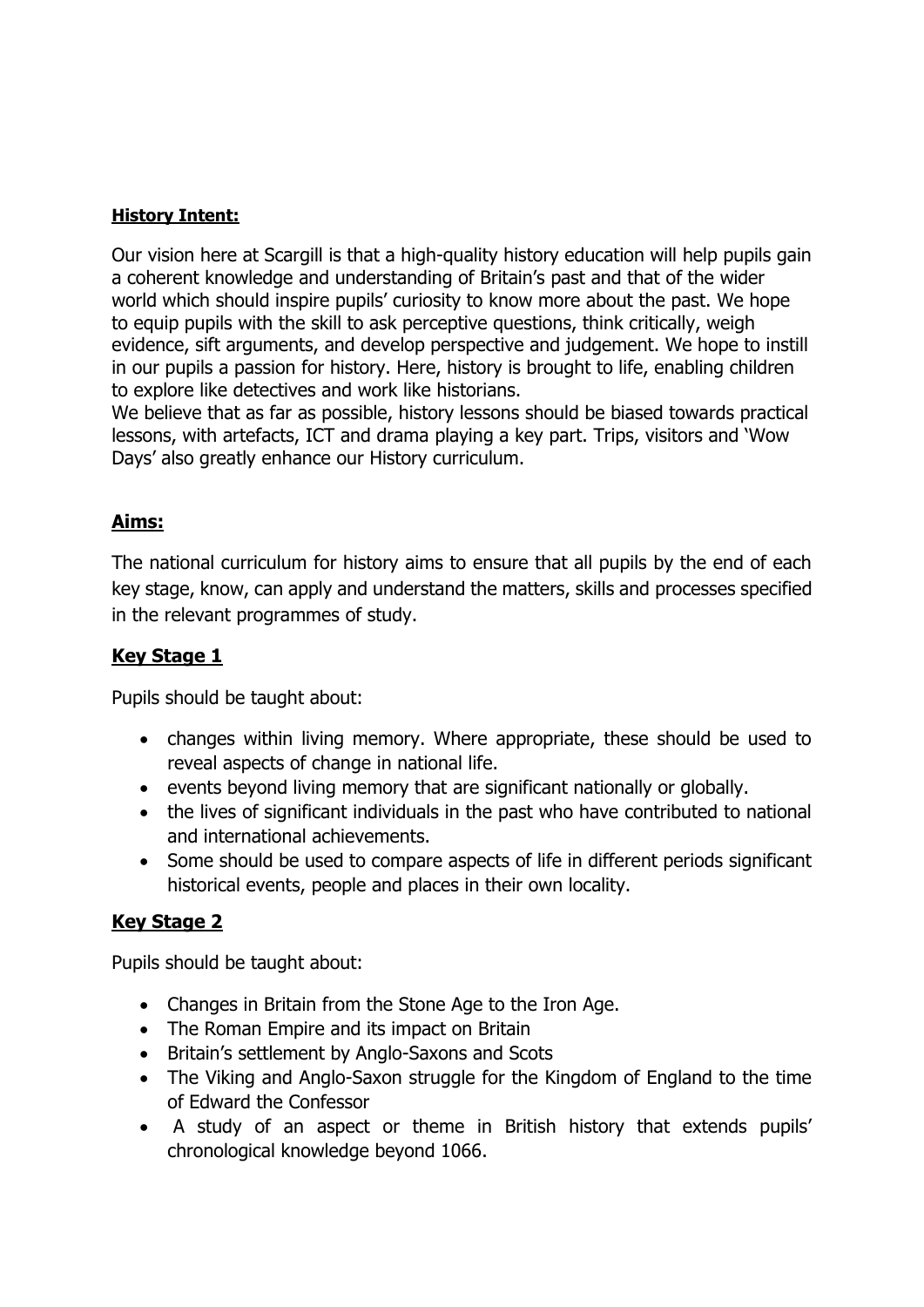- The achievements of the earliest civilizations an overview of where and when the first civilizations appeared and a depth study of one of the following: Ancient Sumer; The Indus Valley; Ancient Egypt; The Shang, Dynasty of Ancient China
- Ancient Greece a study of Greek life and achievements and their influence on the western world .
- A non-European society that provides contrasts with British history. One study chosen from: early Islamic civilization, including a study of Baghdad c. AD 900; Mayan civilization c. AD 900; Benin (West Africa) c. AD 900-1300

## **Teaching and Learning Styles:**

The expectation is that Learning and teaching styles will differ from each lesson and will address the needs and wants of the children and the subject being taught. At Scargill CE Primary School we utilise many learning and teaching styles. History will be taught through an **enquiry based** curriculum and can link to other curriculum subjects where possible. As far as possible, history should be biased towards practical lessons, with artefacts, ICT and drama playing a key part. Trips and visitors also greatly enhance our History curriculum.

## **History planning:**

History is planned for in year group teams and it must follow an enquiry based approach. Discreet history lesson plans will be planned, and medium term planning can be found on the shared server. Where appropriate history themes may also be explored through quality texts in English sessions. Where appropriate opportunities for extended, open historical research projects should be provided as option within homework tasks, to help foster pupils' interest in the past.

Lessons are to begin with a quick **Revisit, Remember and Respond** activity. This is for the teacher to assess the children's prior learning and address any misconceptions

## **Assessment and recording:**

Formative assessment is the basis for assessment in History. Class teachers are to be responsible for assessing whether pupils in their class are emerging, expected or exceeding against the National Curriculum criteria.

History work, where appropriate, will be recorded in Blue History Books but evidence may also be photographic, within extended writing and on classroom displays.

## **Resources:**

Resources for both Key Stages can be found within the resource cupboards in the Meeting Room.